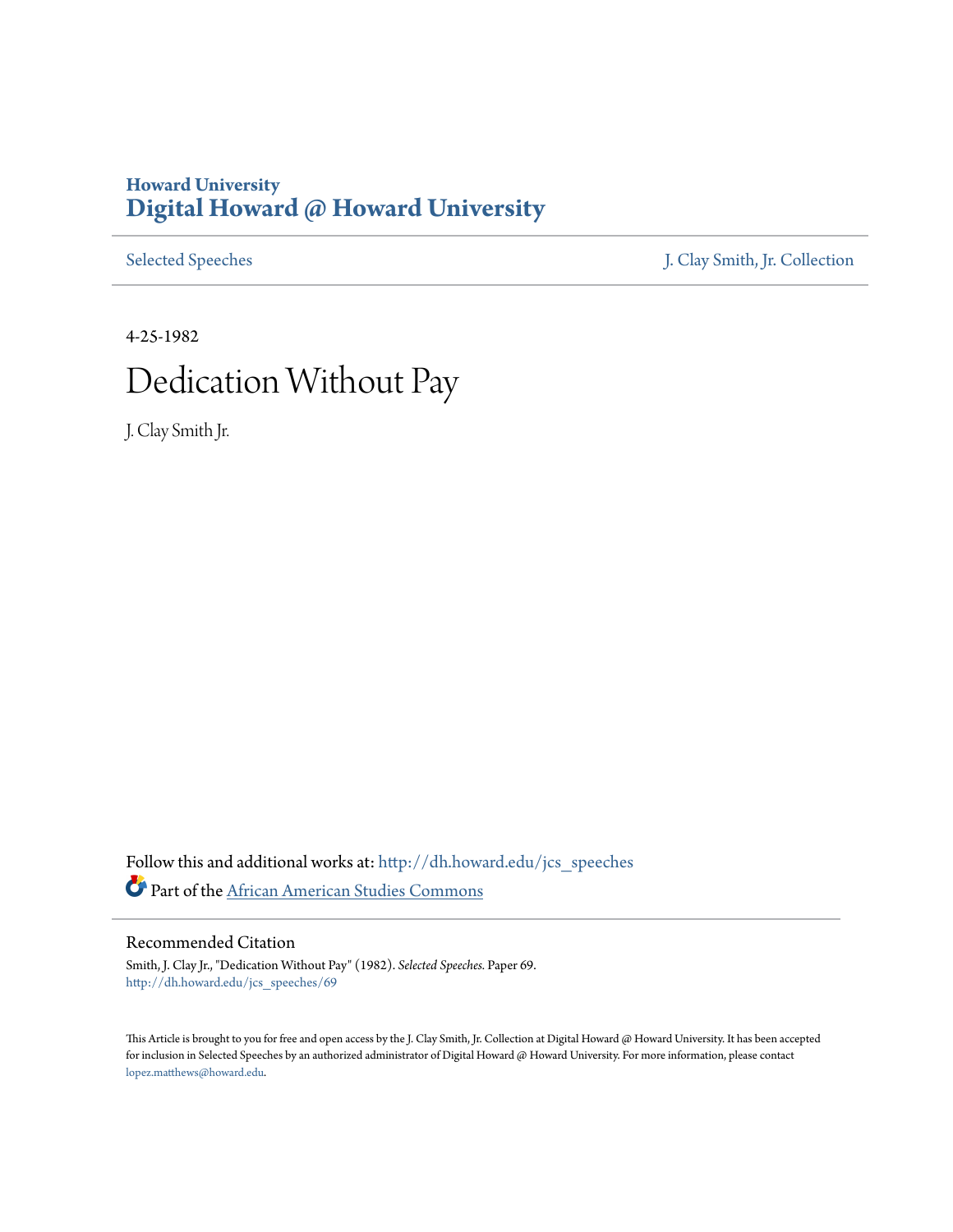# DR. J. CLAY SMITH, JR. COMMISSIONER, EQUAL EMPLOYMENT OPPORTUNITY COMMISSION

AT THE

ANNUAL LATTY DAY QUINN CHAPEL A.M.E. CHURCH FLINT, MICHIGAN APRIL 25, 1982

## DEDICATION WITHOUT PAY

I AM DELIGHTED TO HAVE BEEN INVITED TO SPEAK AT THIS 1982 LAY DAY MEETING UNDER YOUR GENERAL THEME OF "NEW DIRECTIONS FOR THE LAITY IN SERVICE AND ACTION." I HAVE MODIFIED YOUR THEME SLIGHTLY AND I WILL ADDRESS THE SUBJECT OF "DEDICATION WITHOUT PAY."

LAITY DAY IS ONE OF THE DAYS THAT CLERGY ACROSS OUR GREAT NATION STEP ASIDE AND ALLOW THOSE OF US WHO ARE UNADORN TO STEP INTO THE PULPIT AND HAVE OUR SAY, LAYMEN AND LAYWOMEN DOMINATE THE RICH RELIGIOUS SECTS OF OUR NATION. THE CLASSICAL DEFINITION OF A LAYPERSON MEANS "ONE OF THE PEOPLE, AS DISTINGUISHED FROM ONE OF A LAYPERSON IS DEFINED AS "ONE WHO DOES NOT BELONG TO ANY PARTICULAR PROFESSION." HENCE, ANYONE IN THE LAYSHIP IS A SPECIAL INGREDIENT TO ANY ORGANIZATION BECAUSE LAYSHIP IS THE SYMBOL OF A FREE SOCIETY, A FREE SOCIETY IN WHICH RELIGION IS ALLOWED TO SPEAK.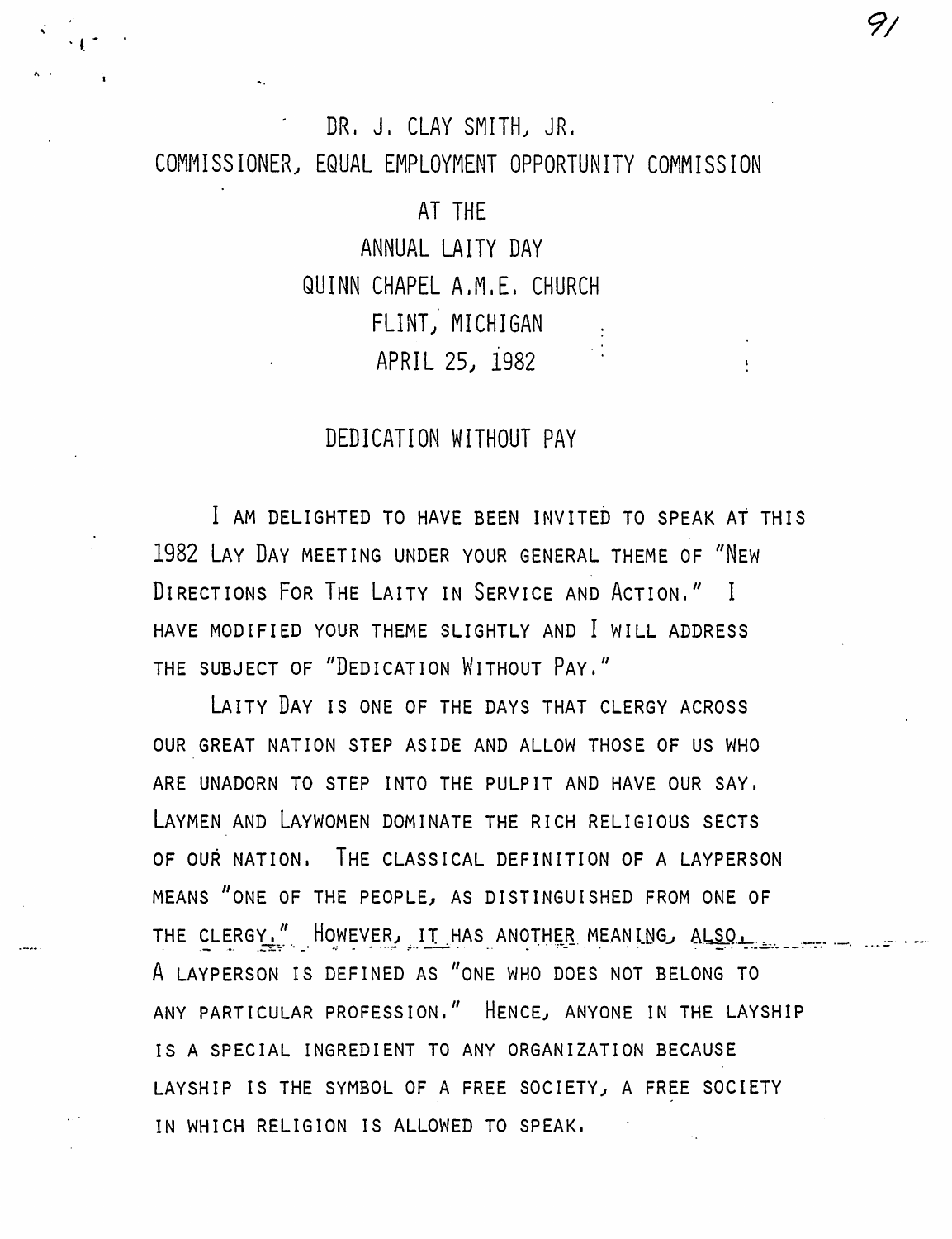#### PAGE TWO ANNUAL LAITY DAY - 4/25/82

My NOTIONS ABOUT THE CHURCH AND ITS RESPONSIBILITIES TO THE COMMUNITY AND THE LARGER COMMUNITY WERE DERIVED FROM MY OBSERVATIONS OF MEMBERS OF THE CHURCH IN WHICH I GREW UP. ALLEN CHAPEL AFRICAN METHODIST EPISCOPAL CHURCH WAS A SMALL CHURCH IN THE CENTER OF THE PACKING HOUSE PLANTS IN OMAHA, NEBRASKA. ITS MEMBERS WERE BASICALLY POOR BY MODERN DAY STANDARDS. THE MEN WORKED IN THE PACKING HOUSE PLANTS. THE WOMEN OF THE CHURCH WERE MOSTLY HOUSEWIVES) WHO CARED FOR THEIR FAMILIES WHILE THEIR MEN WORKED.

THERE WERE FEW IF ANY COLLEGE EDUCATED MEMBERS IN THE CHURCH. FOR A LONG WHILE, OUR CHURCH DID NOT HAVE A PASTOR WITH A COLLEGE DEGREE. HOWEVER) OUR COMMUNITY DID HAVE AFRO-AMERICAN EDUCATED PEOPLE WITHIN ITS BORDERS, AND A FEW OF THOSE WITH HIGHER EDUCATION WERE MEMBERS OF ALLEN CHAPEL A.M.E. CHURCH.

THE CHURCH IN WHICH I SPENT MY FORMATIVE YEARS WAS REQUIRED TO PAY ANNUAL DUES TO THE CONFERENCE TO WHICH IT BELONGED. THESE FEES WERE EXACTED FROM THE CONGREGATION AND WERE CALLED CONFERENCE CLAIMS. IN .---- THE BEST-OF FIMES; THE CHURCH-WAS-ALWAYS -SHORT OF THE AMOUNT OF CONFERENCE CLAIMS NEEDED TO MEET ITS OBLIGATION.' HOWEVER) THE MEMBERS OF THE CHURCH WOULD INVARIABLY HAVE FUND RAISING CAMPAIGNS SO THAT THEIR PASTOR WOULD NOT LOSE FACE WHEN HE WENT TO THE ANNUAL CONFERENCE.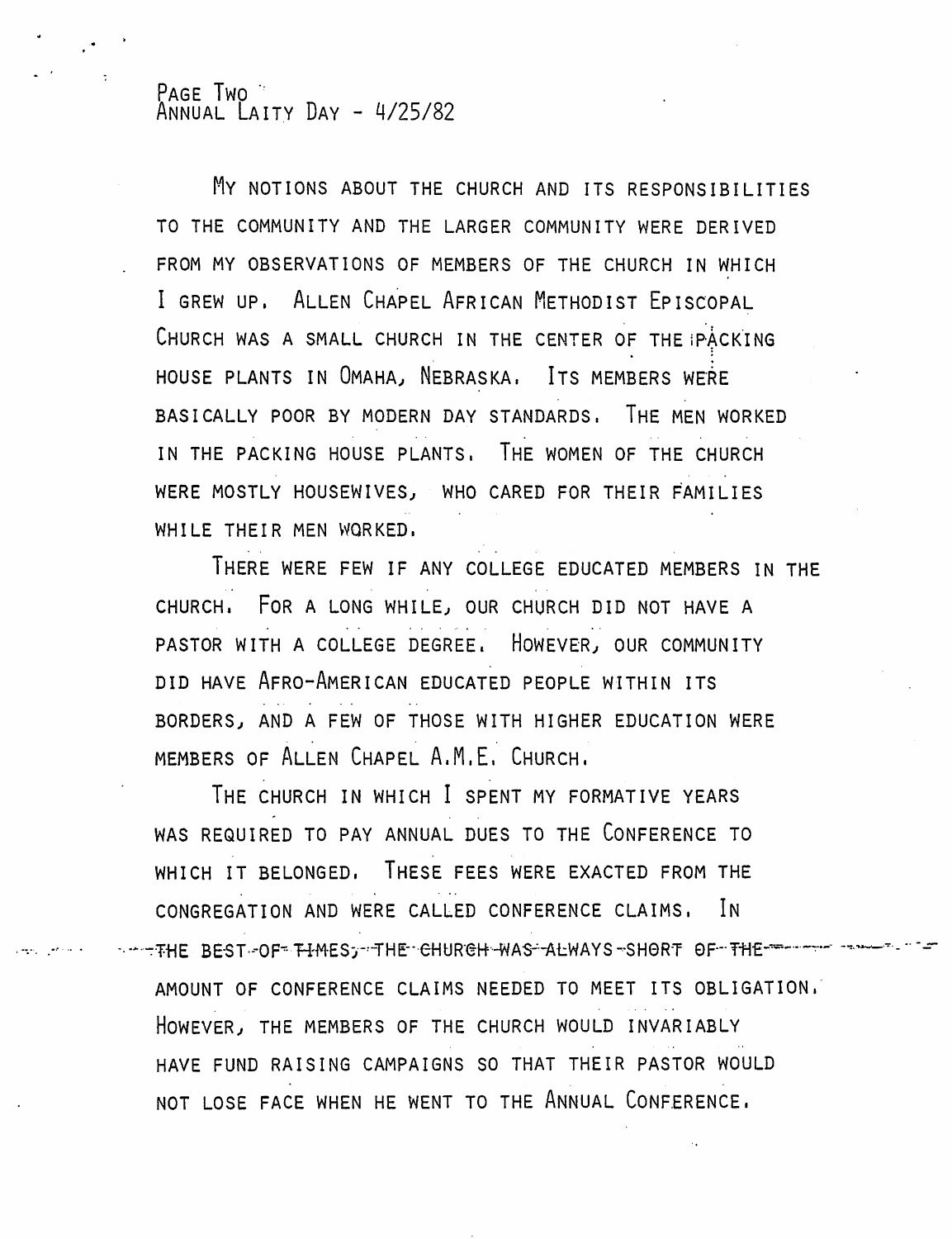#### PAGE THREE ANNUAL LAITY DAY - 4/25/82

. -::-.--:.~ .....

THE WORK DONE IN THE CHURCH WAS SPREAD OVER A WIDE THEOCRATIC BUREAUCRACY) SUCH AS THE WILLING WORKERS AND THE BUSY BEE CLUBS) THE TRUSTEE AND STEWARD BOARDS) THE SENIOR, JUNIOR, AND YOUTH CHOIRS, AND SEVERAL AD HOC COMMITTEES. THE SECURITY AND THE GROWTH AND DEVELOPMENT OF THE CHURCH WAS LODGED WITH THE LAYSHIP.

THE MISSION OF THE CHURCH NEVER CHANGED! HOWEVER. WHETHER THE CHURCH MOVED FORWARD DEPENDED ON THE INTERPERSONAL RELATIONS OF ITS MEMBERS AND THE STRENGTH OF THE PASTOR) AND THE OFFICERS OF THE CHURCH AS ITS LEADERS. HENCE, I CAME TO KNOW EARLY IN MY LIFE THAT THE CHURCH COULD NOT SUCCEED IN ITS MISSION WITH INTERNAL CONFLICT AND DISTRUST OF UNITS WITHIN THE CHURCH BY ITS  $\label{eq:3.1} \mathcal{L}_{\mathcal{A}}(\mathcal{A}) = \mathcal{L}_{\mathcal{A}}(\mathcal{A}) = \mathcal{L}_{\mathcal{A}}(\mathcal{A}) = \mathcal{L}_{\mathcal{A}}(\mathcal{A}) = \mathcal{L}_{\mathcal{A}}(\mathcal{A}) = \mathcal{L}_{\mathcal{A}}(\mathcal{A})$ MEMBERS, THE CHURCH COULD NOT HOPE TO SUCCEED WITHOUT A SPIRIT OF COOPERATIVE THOUGHT AND WITHOUT JOY AS ITS OBJECTIVE UNENCUMBERED BY PETTY DIFFERENCES.

IT IS WITHIN THE CONTEXT OF THESE OBSERVATIONS THAT I BEGIN TO ASSESS THE VALUE OF THE CHURCH WHICH HAS SUSTAINED ME EVEN AS A POLITICAL PERSON TODAY, AS A YOUTH) I LEARNED THAT THE WORSE HATRED OF ALL COULD . , .  $\pm$   $\tt{RUPF}_x$ WITH IN-THE  $\cdot$  HOLLOWED . WALLS OF THE  $\cdot$  CHURCH  $\cdot$   $\cdot$   $\tt{WHAF}$   $\cdot$   $\cdot$   $\cdot$   $\cdot$   $\cdot$ PITY} I THOUGH THAT MR. JONES) OR Ms, MCVAY COULD NOT LEAVE THEIR DIFFERENCES OUTSIDE THE WALLS OF THE CHURCH. NOT ONLY DID THEY NOT LEAVE THEIR DIFFERENCES OUTSIDE THE WALLS OF THE CHURCH) THEY SOUGHT TO ESTABLISHED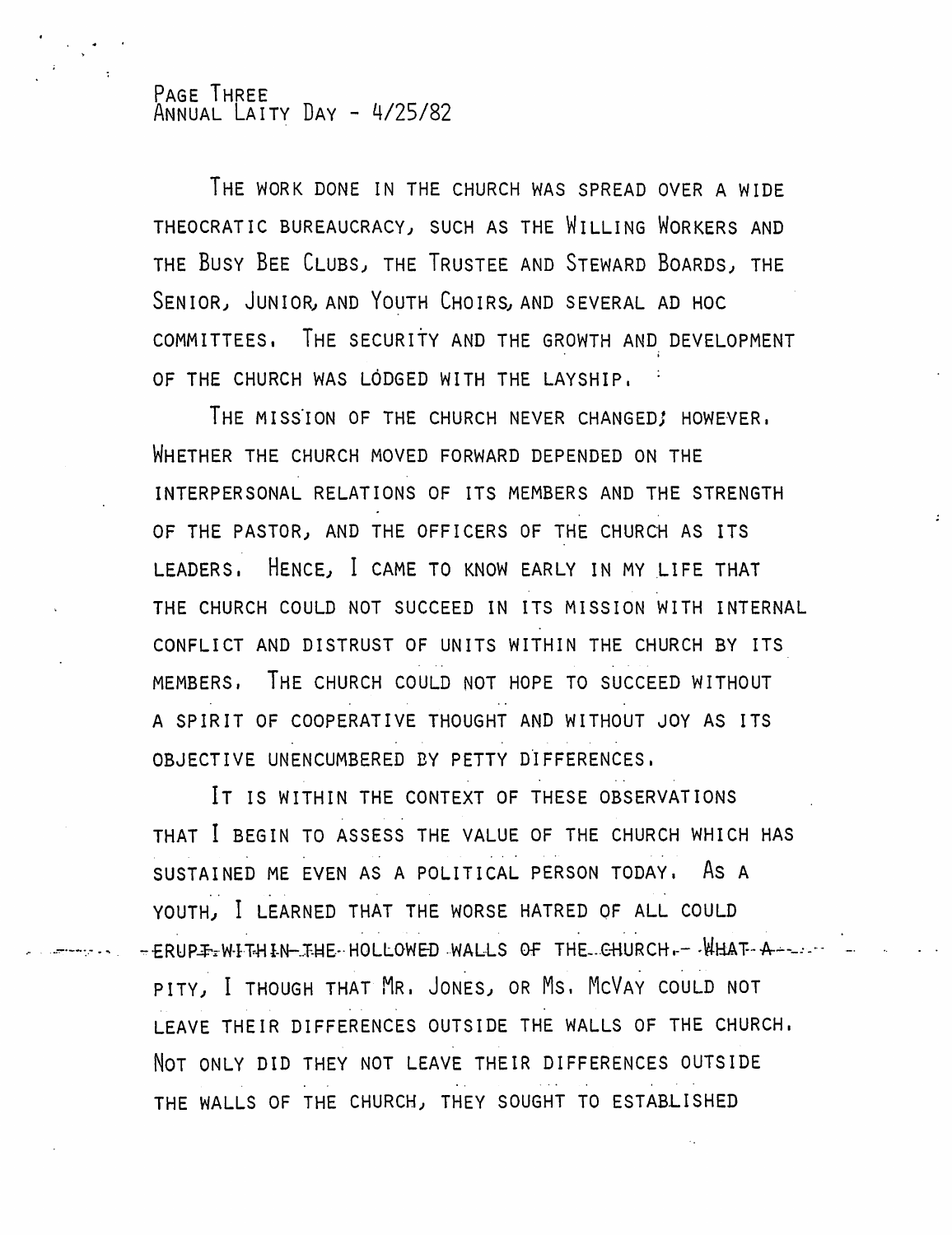#### PAGE FOUR ANNUAL LArTY DAY - 4/25/82

PLATOONS OF PARTISANS WITHIN THE CHURCH. SOON) THE CHURCH WAS AT WAR UNTIL ONE FACTION PREVAIL. To PREVAIL MEANT THAT ONLY ONE FACTION OR ITS CONVERTS REMAINED) HAPPY OR UNHAPPY. DURING THE COURSE OF THESE UPHEAVELS, A PASTOR WAS USUALLY SACRIFICED, THE VOLUNTEER ORGANIZATIONS OF THE CHURCH BECAME STAGNANT) THE CONFERENCE CLAIMS USUALLY BECAME DELINQUENT AND THE BISHOP OR THE PRESIDING ELDER USUALLY PAID A VISIT TO THE CHURCH.

THERE WAS ANOTHER ASPECT OF LAYSHIP THAT OFTEN AROSED HEATED DISCUSSIONS AND THAT WAS IN THE AREA OF SOCIAL CONCERNS. WHAT IS THE OBLIGATION OF THE CHURCH OUTSIDE OF ITS WALLS? IF THE CHURCH HAS SUCH AN OBLIGATION; WHAT IS THE SCOPE OF THIS OBLIGATION?

FOR CENTURIES) THE AFRO-AMERICAN CHURCH AND ITS PASTORATE HAS LEAD THE FIGHT FOR CIVIL RIGHTS FOR ALL PEOPLE OF THIS NATION WITH A SPECIAL EMPHASIS ON BLACK AMERICANS. I OBSERVED) LEARNED) AND WAS TAUGHT THAT THE CHURCH MUST BE INVOLVED IN NOT ONLY THE SOCIAL CONCERNS OF'THE COMMUNITY BUT IN THE SOCIAL AND POLITICAL CONCERNS OF THE NATION AND THE WORLD. AS A YOUNG COLLEGE STUDENT) A PROTESTANT ATTENDING A CATHOLIC UNIVERSITY) I BEGIN TO UNDERSTAND THAT PHILOSOPHIES MAY DIFFER AMONG DIFFERENT FAITHS) BUT NOT ONE'S COMMITMENT TO PRINCIPLE AND INTEGRITY AS RELATED TO THE CHURCH'S STAND AGAINST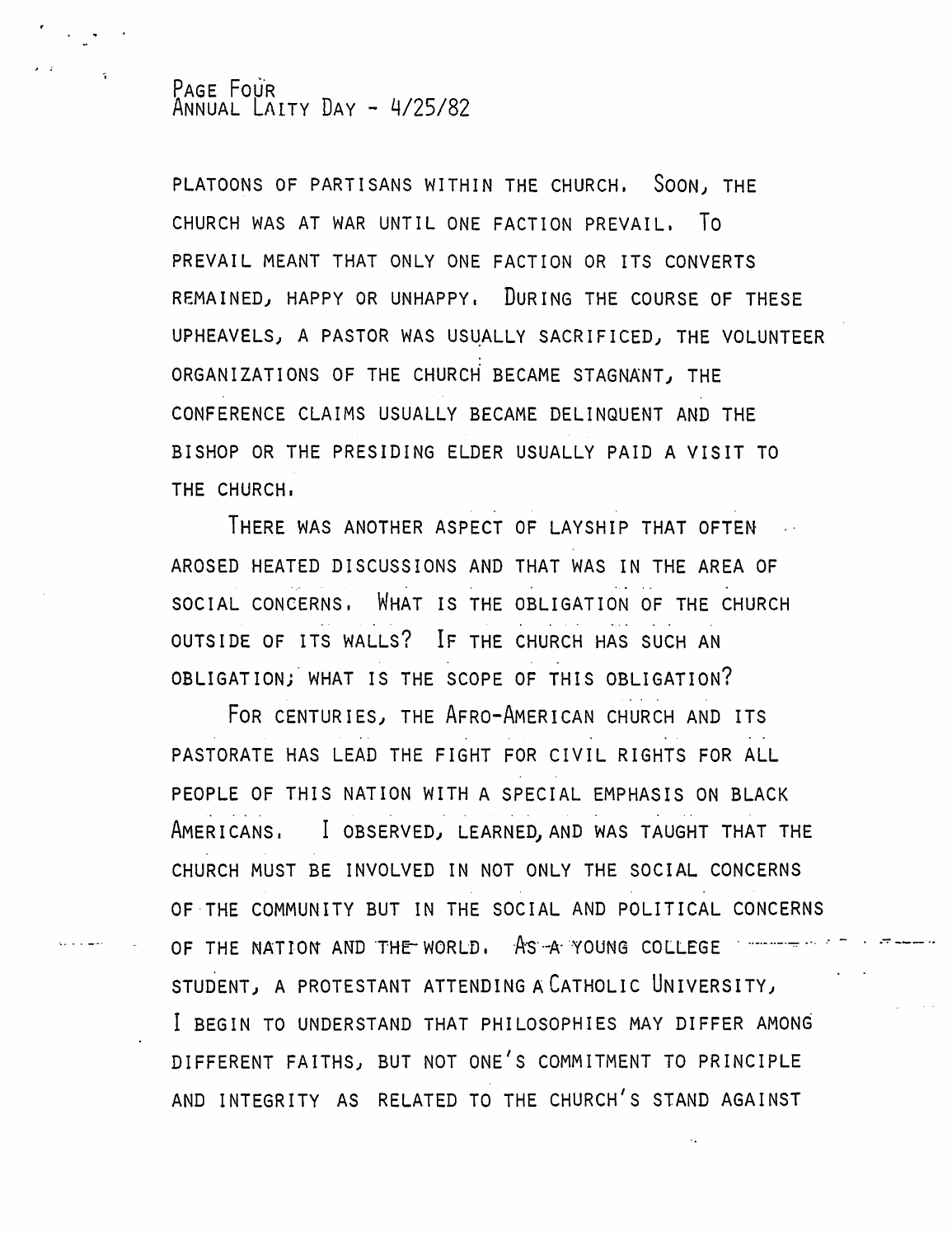#### PAGE FIVE ANNUAL LAITY DAY - 4/25/82

RACE, SEX, AND RELIGIOUS INTOLERANCE. As I READ ABOUT THE UPHEAVELS IN THE RELIGIOUS WARS DURING THE MIDDLE AGES, I WAS CONVINCED MORE THAN EVER THAT THE SEPARATION OF CHURCH AND STATE WAS A SOLID PRINCIPLE.

HOWEVER, THE CHURCH DOES HAVE A SIGNIFICANT ROLE TO PLAY IN THE GOVERNMENT. THE CHURCH IS A PART OF THE MORAL CONSCIENCE OF THE NATION. BUT, IT IS THE LAYSHIP WITHIN THE CHURCH AS CITIZENS WHO SHOULD BE EVER MINDFUL OF THEIR INDIVIDUAL AND COLLECTIVE OBLIGATIONS TO SPEAK OUT ON IMPORTANT ISSUES.

THE SOCIETY IN WHICH WE LIVE IS PLAGUED BY ADVERSITY. WE ARE CHALLENGED EVERYDAY BY THE COMPLEXITIES OF OUR SOCIETY. WE LAYPERSONS ARE SOMETIMES PERPLEXED BECAUSE NO IMMEDIATE SOLUTION CAN BE FOUND WHICH STRENGHENS OR RESTORES OUR FAITH IN GOVERNMENT, IN INDUSTRY, IN OUR CHURCH, OR IN OUR COMMUNITY. IHE LAYSHIP IS FACED WITH A YOUTH POPULATION EVER CHALLENGED BY NEGATIVE AND EVIL FORCES. WE READ ABOUT IT IN THE NEWSPAPER EVERYDAY, FOR EXAMPLE, MORE TEENAGE BOYS AND ......................... GIRLS ARE BECOMING MOTHERS AND FATHERSj MORE TEENAGERS . ARE EXPERIMENTING-WITH HARD DRUGSJ MORE PARENTS ARE ... .... .... ............ THROWING IN THE TOWEL ON THE CONTROL OF THEIR CHILDREN BECAUSE THEY CLAIM THAT THEY JUST CAN'T COPE WITH THE NEGATIVE FORCES THAT IS CONSUMING THEIR YOUNG,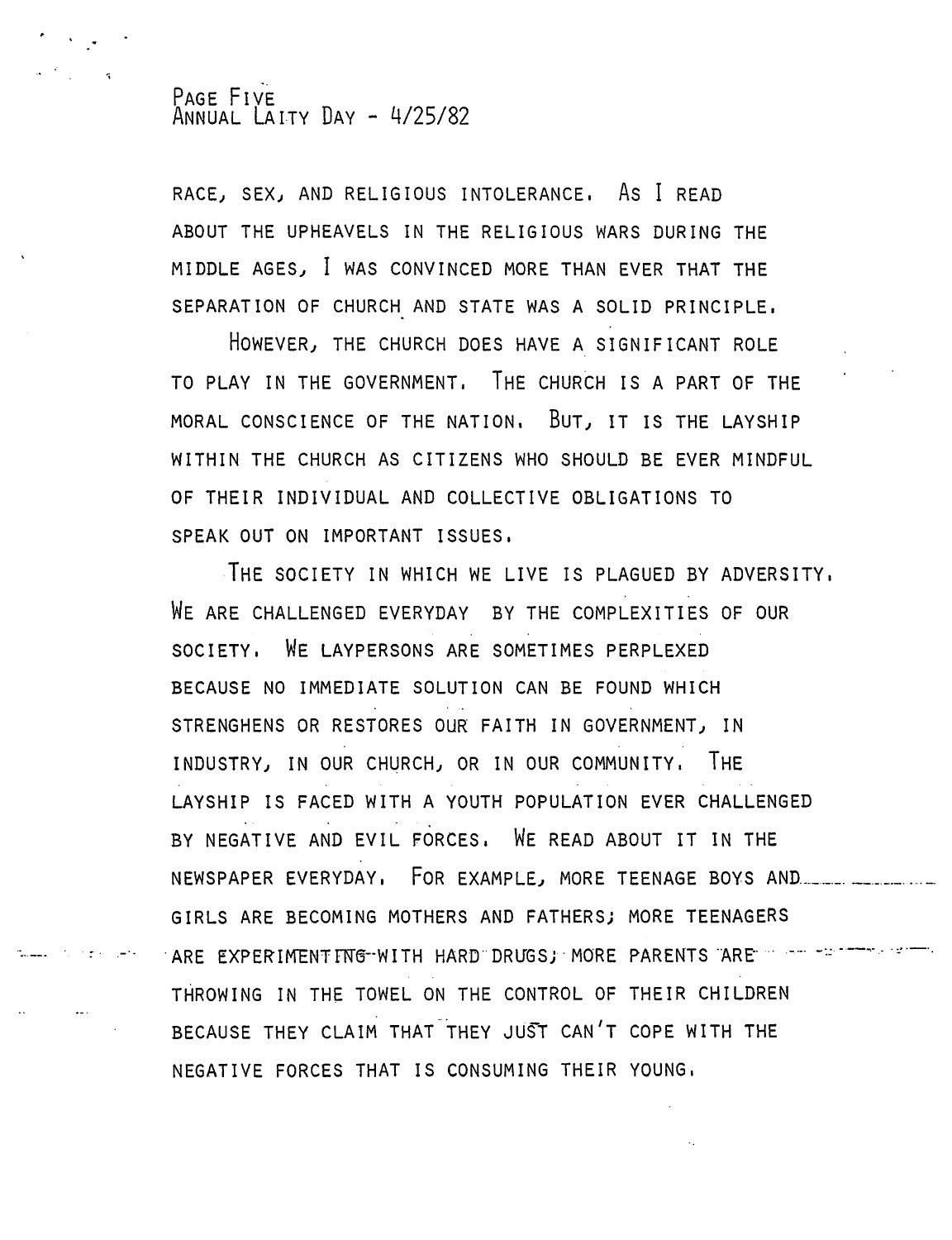PAGE SIX ANNUAL LAITY - 4/25/82

 $\mathcal{L}^{\text{max}}$ 

LAYMAN ARE FACED WITH ECONOMIC PERIL. THE PRESSURES RESULTING FROM HIGH INTERESTS RATE MAKES IT ALMOST IMPOSSIBLE FOR YOUNG MEN TO BUY A HOME. YOUNG FAMILIES ARE RELEGATED TO APARTMENTS WHERE THERE CHILDREN ARE RESTRICTED TO ROAM AND TO PLAY BECAUSE OF THE ;FEAR OF TRADEGY BY AUTOMOBILES OR CRIME. AFRO-AMERICAN LAYMEN ARE ON THE BRINK OF ECONOMIC DEATH. LAST HIRED, FIRST FIRED BLACK MEN AND WOMEN FACE A DIM FUTURE AND THEIR PROGENCY FACE A DIM FUTURE, ALSO. THERE IS MUCH PAIN IN THE MIND OF PEOPLE WHO CANNOT GENERATE HOPE THAT IN THEIR LIFETIME THAT THERE WILL BE A BETTER DAY.

UNFORTUNATELY, PEOPLE AROUND YOU MAY NOT GRASP, RECOGNIZE, OR UNDERSTAND THE PLIGHT OF YOUR LIFE. PEOPLE SAY, "EVERYONE HAS DEBTS; EVERY FAMILY HAS SOMEONE UNEMPLOYED; EVERY FAMILY HAS SOMEONE THAT IS ILL; EVERY FAMILY HAS A YOUNG PERSON WHO is GIVING THE FAMILY SOME SORT OF PROBLEM; EVERY CHURCH HAS ITS INTERNAL DISPUTES."

THE FACT THAT EVERYBODY IS IN PAIN AND WITH DIFFICULTY IS THE REASON WHY THE CHURCH AND ITS LAYSHIP ARE VITAL TO A FREE SOCIETY. DO HUMAN BEING CAN BEAR ALL THE PAIN OF  $\mathbb{T}$ LIFE WITHOUT A FRIEND -- A FRIEND, WHO IS CAPABLE OF RECOGNIZING WHAT PAIN IS.

DEDICATION IS AN ESSENTIAL INGREDIENT TO LAYSHIP. A LAYPERSON MUST BE DEDICATED TO THE PRINCIPLES OF HIS/HER CHURCH OR TO THEIR BELIEFS) IF THEY ARE NOT MEMBERS OF A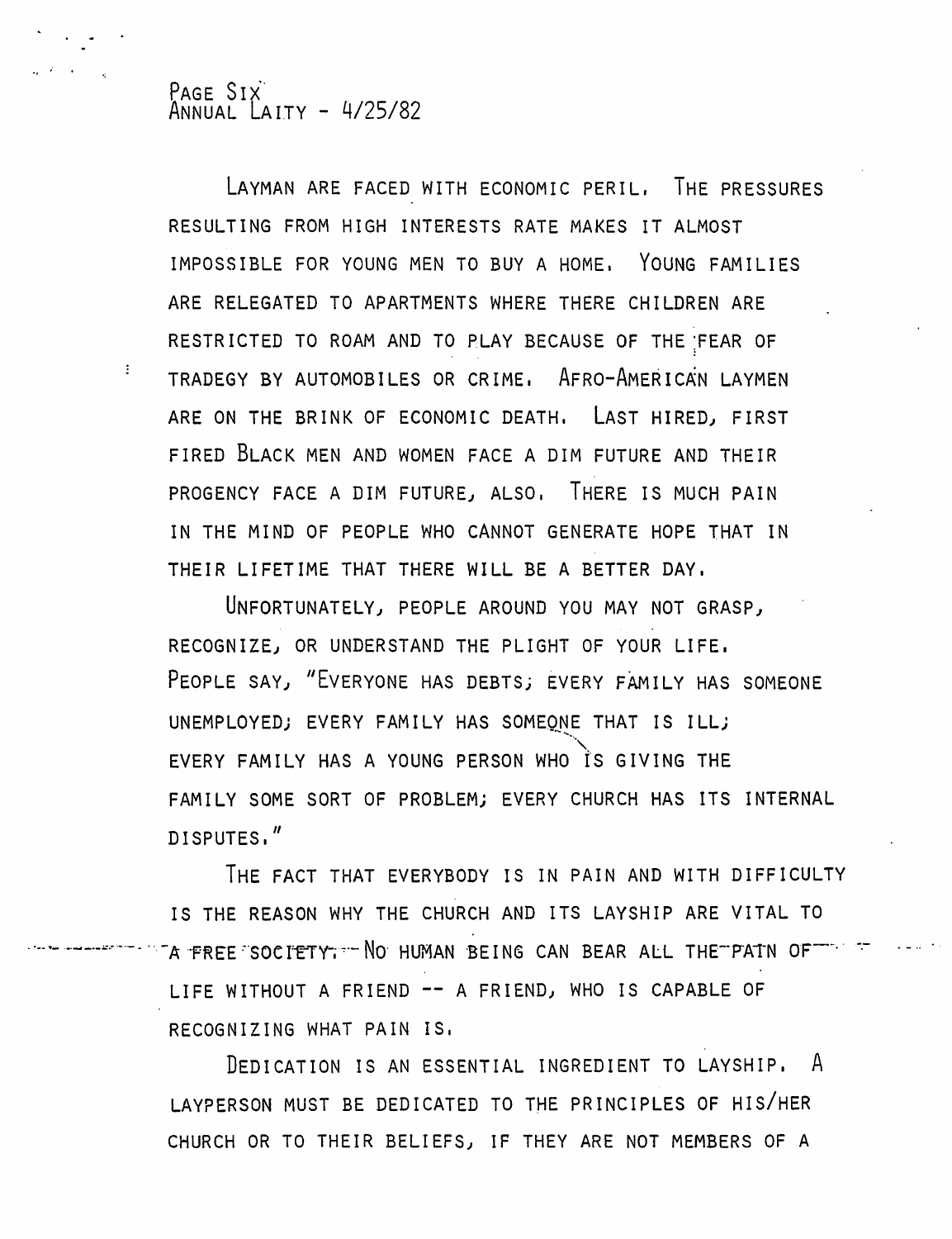#### PAGE SEVEN ANNUAL LAITY - 4/25/82

CHURCH. I AM CALLING ON YOU THIS MORNING TO DEFINE FOR YOURSELF HOW DEDICATED YOU ARE TO YOUR LAYSHIP. IF YOU CANNOT DEFINE YOUR DEDICATION TO LAYSHIP, THEN YOU AND THE CHURCH ARE IN TROUBLE. IF THERE IS NOT ENOUGH DEDICATION IN THE BANK OF LAYSHIP, THE BANK MAY BE IN A STATE OF BANKRUCY.

I HAVE ELUDED TO THE MANY PROBLEMS THAT FACE OUR SOCIETY. THERE ARE MANY MOREJ INCLUDING THE POSSIBILITY OF WAR, THE NUCLEAR ARMS RACE, RACISM AND SEXISM, AND RELIGIOUS INTOLERANCE. THESE ISSUES CRY OUT FOR THE LAYSHIP TO ADDRESS, ALONG WITH OTHER MORAL ISSUES WHICH FACE OUR INDIVIDUAL COMMUNITIES.

BUT, THE LAYSHIP CANNOT BE EFFECTIVE IF IT IS NOT DEDICATED TO KNOWLEDGE. WE NEED A MORE INFORMED LAYSHIP TODAY. AFRO-AMERICANS MUST BROADEN THEIR KNOWLEDGE ON ISSUES BEYOND UNEMPLOYMENT AND BUSING TO WHY OUR CHILDREN CANNOT READ OR WRITE. THE LAYSHIP OF THIS CHURCH MUST SPEAK TO AND HOLD UP THE WORD OF EXCELLENCE AS THE PASS WORD TO PROGRESS. DEDICATION TO EXCELLENCE IS A BIG INGREDIENT TO LAYSHIP.

TO THE YOUNG LAYPERSONS OF THIS CHURCH I HAVE A SPECIAL MESSAGE. EVERY MORNING THAT YOU LIVE - ASK YOURSELF DO I KNOW WHO I AM? YOU MUST SEARCH FOR YOURSELF IN THIS WORLD. YOU MUST DEFINE FOR YOURSELF WHO YOU ARE AND WHAT YOU ARE; WHO YOU ARE NOT AND WHAT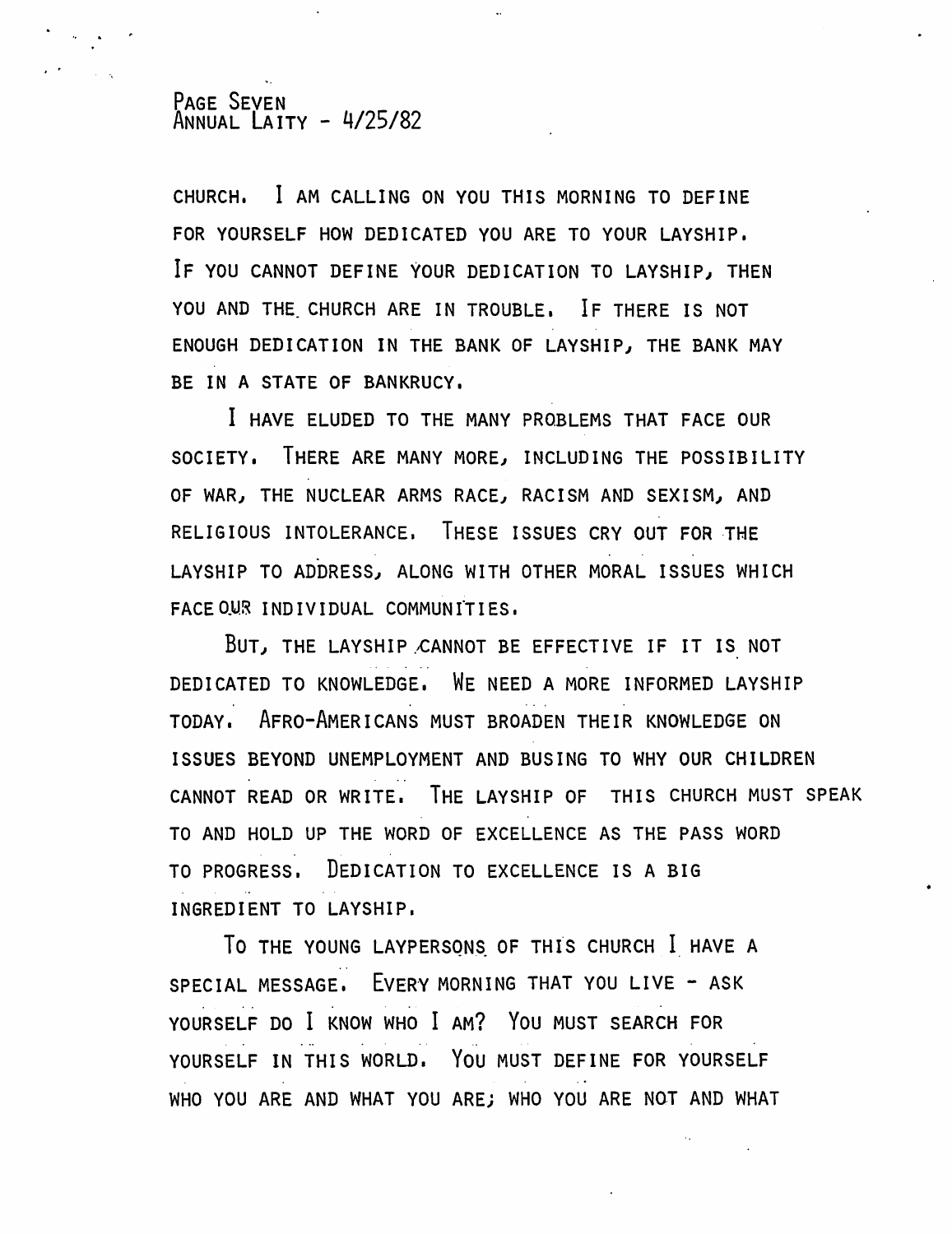#### PAGE EIGHT ANNUAL LAITY - 4/25/82

÷

YOU ARE NOT. You SEE) THE CHURCH) LIKE ANY OTHER INSTITUTION) CANNOT SURVIVE) IF ITS LAYPERSONS DON'T KNOW WHO THEY ARE. I URGE YOU TO BECOME INVOLVED IN AN ACTIVITY OF SOME SORT WHICH HELPS THE COMMUNITY OR PEOPLE TO SURVIVE. THE BEST MEASURE OF ANY LIFE IS THE MEASURE OF HOW MUCH YOU HAVE DONE TO KEEP THE SOCIETY GLUED TOGETHER. THE TIME YOU SPEND IN FRONT OF THE TELEVISION) ON THE DANCE FLOOR -- WHILE IMPORTANT FOR GROWTH AND DEVELOPMENT -- IS NOT A SUFFICIENT MEASURE OF YOU AS A PERSON. DO SOMETHING IN YOUR CHURCH  $\sim$ ANYTHING.

IN CLOSING) I WANT TO EMPHASIZE THE IMPORTANCE OF DEDICATION WITHOUT PAY. A PERSON CANNOT BE PAID FOR EVERY SERVICE THEY RENDER TO THEIR CHURCH) THEIR COMMUNITY) OR TO THEIR NATION. THE PEOPLE THAT I REMEMBER MOST IN MY CHURCH WERE THOSE PERSONS WHO HAD NO MONEY TO GIVE TO THE CHURCH - BUT THEY WERE DEDICATED TO THE MISSION OF THEIR CHURCH. DEDICATION , , , , , , , , , , , , , , , , , , , , WITHOUT PAY? SOME PEOPLE WILL NOT VOLUNTEER THEIR TIME OR THEIR TALENTS WITHOUT ASKING FOR PAY. HOWEVER) NO INSTITUTION CAN SURVIVE WITHOUT PEOPLE WHO ARE WILLING TO GIVE SOME OF THEIR TIME AND TALENTS WITHOUT PAY. WHERE WOULD SOME OF US BE TODAY WITHOUT THOSE WHO SERVED WITHOUT PAY. I AM TALKING ABOUT THOSE PEOPLE WHO TEACH " ' IN THE SUNDAY SCHOOL) WHO LEAD VARIOUS ORGANIZATIONS IN

... -;:.~-